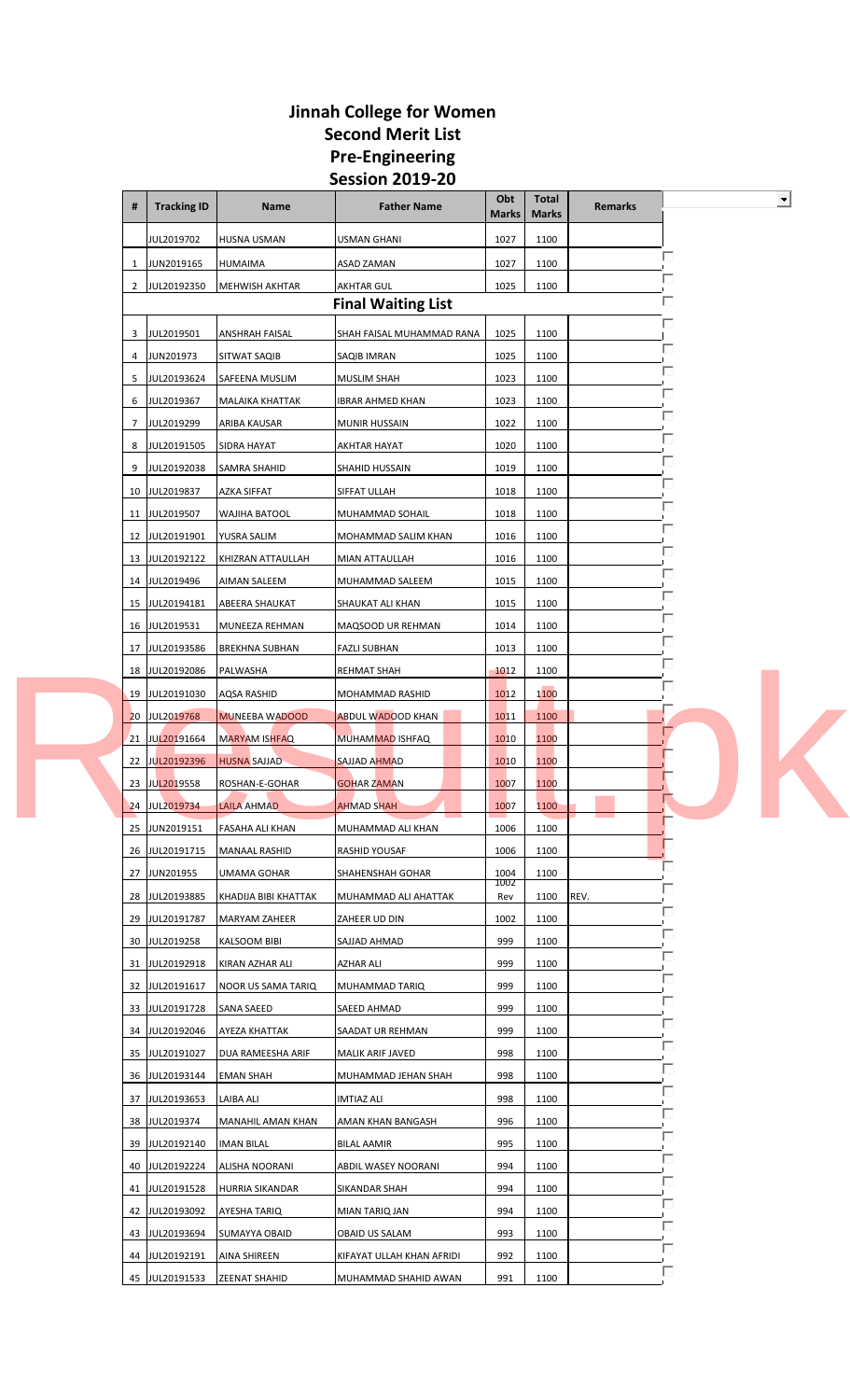| #  | <b>Tracking ID</b> | Name                                      | <b>Father Name</b>       | Obt<br><b>Marks</b> | <b>Total</b><br><b>Marks</b> | <b>Remarks</b> |   | $\blacksquare$ |
|----|--------------------|-------------------------------------------|--------------------------|---------------------|------------------------------|----------------|---|----------------|
| 46 | JUL20191324        | <b>SUMRAN MUSKAN</b>                      | SHAHZADA GHAZANFAR ABBAS | 991                 | 1100                         |                | п |                |
| 47 | JUL20193077        | MAHNOOR LUQMAN                            | LUQMAN WATANABE          | 990                 | 1100                         |                |   |                |
| 48 | JUL20192494        | <b>OMAMA IDREES</b>                       | М                        | 990                 | 1100                         |                |   |                |
| 49 | JUL20192916        | NIMRA ILYAS                               | <b>ILYAS KHAN</b>        | 989                 | 1100                         |                |   |                |
| 50 | JUN2019208         | <b>EMAN AFROZ</b>                         | ASHFAQ AHMAD             | 989                 | 1100                         |                |   |                |
| 51 | JUL20192158        | LAIBA ZUBAIR                              | <b>ZUBAIR SHAH</b>       | 989                 | 1100                         |                |   |                |
| 52 | JUL2019903         | EESHA MAZHAR                              | MUHAMMAD MAZHAR IQBAL    | 989                 | 1100                         |                |   |                |
|    | 53 JUL20193442     | ZAINAB AZEEM                              | MUHAMMAD AZAM            | 988                 | 1100                         |                |   |                |
|    | 54 JUL2019914      | MANVELA ARBAB                             | ARBAB INAM               | 988                 | 1100                         |                |   |                |
| 55 | JUL20193787        | SABIHA SABIR                              | MUHAMMAAD SABIR          | 987                 | 1100                         |                |   |                |
| 56 | JUL20191846        | <b>NOOR US SABA</b>                       | SHER AFZAL KHAN          | 987                 | 1100                         |                |   |                |
| 57 | JUL2019311         | ALISHBA ZAHID AWAN                        | ZAHID NAWAZ AWAN         | 987                 | 1100                         |                | ш |                |
| 58 | JUL20191906        | SYEDA HUMA FARID                          | SYED FARID ULLAH SHAH    | 987                 | 1100                         |                |   |                |
| 59 | JUL20192600        | ARFA IMRAN                                | IMRAN                    | 984                 | 1100                         |                |   |                |
| 60 | JUL20191609        | ELIZAE NAWAZ                              | ALLAH NAWAZ KHAN         | 984                 | 1100                         |                |   |                |
| 61 | JUL20192545        | <b>HALEEMA MASHAL</b>                     | <b>FARHAD ALI</b>        | 983                 | 1100                         |                |   |                |
|    | 62 JUL20194022     | <b>MANAHIL JALEES</b>                     | JALEES AHMAD             | 982                 | 1100                         |                |   |                |
| 63 | JUL20191655        | UROOJ RIZWAN                              | RAJA RIZWAN ULLAH        | 981                 | 1100                         |                |   |                |
|    | 64 JUL2019751      | MALAIKA HASSAN                            | ZIA UL HASSAN            | 980                 | 1100                         | HQ             |   |                |
| 65 | JUL20193701        | <b>DOHA RAUF</b>                          | KASHIF JAMAL             | 979                 | 1100                         |                |   |                |
| 66 | JUL20193331        | <b>MARJAN ALI</b>                         | AHMAD ALI                | 978                 | 1100                         |                |   |                |
| 67 | JUL20193168        | <b>MEHREEN ARIF</b>                       | MUHAMMAD ARIF            | 977                 | 1100                         |                | п |                |
| 68 | JUL2019853         | <b>JAVERIA RASHED</b>                     | <b>MUHAMMAD RASHED</b>   | 977                 | 1100                         |                |   |                |
| 69 | <b>JUL20193797</b> | <b>NAJLA SHOAIB</b>                       | MUHAMMAD SHOAIB          | 977                 | 1100                         |                |   |                |
| 70 | JUL20192961        | AIMAN KAYNAT                              | <b>SHAKIR AZIZ</b>       | 975                 | 1100                         |                |   |                |
| 71 | JUL20193927        | NIDA KAMRAN AWAN                          | KAMRAN SIDDIQUE          | 975                 | 1100                         |                |   |                |
| 72 | JUL20193940        | <b>MANAHIL AHMAD</b>                      | RIZWAN AHMAD             | 974                 | 1100                         |                |   |                |
|    | 73 JUL20191408     | ANISA IDREES                              | MUHAMMAD IDREES          | 974                 | 1100                         |                |   |                |
|    | 74 JUL2019821      | <b>MAHEEN KAMRAN</b>                      | KAMRAN ULLAH             | 973                 | 1100                         |                |   |                |
|    | 75 JUL2019904      | MAHIN MAZHAR DURRANI MAZHAR WAKIL DURRANI |                          | 971                 | 1100                         |                |   |                |
|    | 76 JUL20191489     | HIFZA ARSHAD                              | ARSHAD KHAN              | 970                 | 1100                         |                |   |                |
|    | 77 JUL20192490     | MAIMOONA SHAH                             | SHAH ZAMIN KHAN          | 970                 | 1100                         |                |   |                |
|    | 78 JUL20191322     | <b>BAHISHT GUL</b>                        | SAMAR GUL                | 969                 | 1100                         |                |   |                |
| 79 | JUL20193362        | <b>NOOR UL HIJAB</b>                      | EJAZ HAMID               | 969                 | 1100                         |                |   |                |
| 80 | JUL20191586        | SYEDA SUMAYYA ZAHID                       | SYED BADAR JAMAL ADIL    | 969                 | 1100                         |                |   |                |
|    | 81 JUL20193841     | <b>HAJERA SHAH</b>                        | <b>QUDRAT SHAH</b>       | 967                 | 1100                         |                |   |                |
|    | 82 JUL20192367     | <b>MARYA SHAHID</b>                       | SHAHID IQBAL             | 967                 | 1100                         |                |   |                |
|    | 83 JUL20191640     | ZARLASHT MIR                              | <b>FAISAL MIR</b>        | 967 Rev             | 1100                         | REV.           |   |                |
|    | 84 JUL2019634      | RABAIL                                    | SYED KASHIF HUSSAIN SHAH | 967                 | 1100                         |                |   |                |
| 85 | JUL20193607        | SAFA ALI                                  | ZAFAR ALI KHAN           | 967                 | 1100                         |                |   |                |
|    | 86 JUL20191588     | EMAN MUMTAZ                               | MUHAMMAD MUMTAZ KHAN     | 966                 | 1100                         |                | □ |                |
|    | 87 JUN2019183      | FIZZA MUMTAZ                              | MUMTAZ-UR-REHMAN         | 965                 | 1100                         |                |   |                |
|    | 88 JUL20192139     | <b>HOORA</b>                              | ASHFAQ AHMAD             | 963                 | 1100                         |                |   |                |
| 89 | JUL2019503         | AMINA HAROON                              | MOHAMMAD HAROON          | 963                 | 1100                         |                |   |                |
| 90 | JUL20193855        | LAIBA GUL                                 | MAROOF GUL               | 962                 | 1100                         |                |   |                |
|    | 91 JUL2019789      | MAHAM BATOOL                              | <b>IRUM HUSSAIN</b>      | 961                 | 1100                         |                |   |                |
|    | 92 JUL20194014     | AYESHA BIBI                               | JAVED KHAN               | 961                 | 1100                         |                |   |                |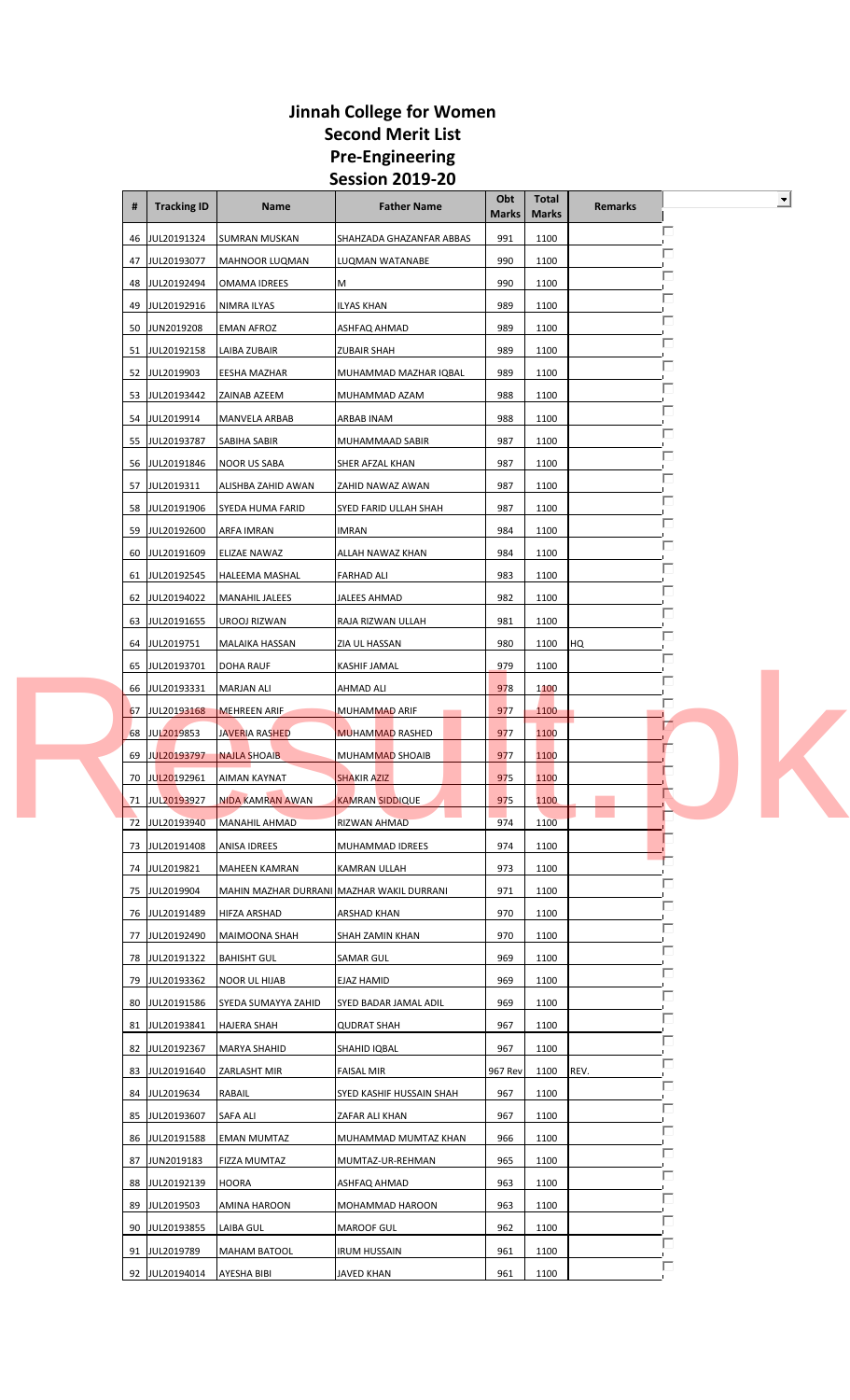|  | #  | <b>Tracking ID</b> | Name                                      | <b>Father Name</b>     | Obt<br><b>Marks</b> | Total<br><b>Marks</b> | <b>Remarks</b> |   | $\overline{\phantom{a}}$ |
|--|----|--------------------|-------------------------------------------|------------------------|---------------------|-----------------------|----------------|---|--------------------------|
|  | 93 | JUL20192184        | ALISHBA KHATTAK                           | AIMAL KHATTAK          | 961                 | 1100                  |                | п |                          |
|  | 94 | JUL2019607         | SYEDA ULFAT SHAH                          | <b>FAZAL HUSSAIN</b>   | 961                 | 1100                  |                |   |                          |
|  |    | 95 JUL20192757     | <b>HAYA TANVEER</b>                       | <b>TANVEER AHMED</b>   | 959                 | 1100                  |                |   |                          |
|  | 96 | JUL20191128        | ALEENA ILYAS                              | MOHAMMAD ILYAS         | 958                 | 1100                  |                |   |                          |
|  | 97 | JUN2019127         | <b>FARWA KAMRAN</b>                       | NOREEN GUL             | 958                 | 1100                  |                |   |                          |
|  | 98 | JUL20192673        | <b>MAHWISH MAZHAR</b>                     | <b>MAZHAR KHURSHID</b> | 956                 | 1100                  |                |   |                          |
|  |    | 99 JUL20191401     | <b>ZARBAKHT LIAQAT</b>                    | LIAQAT ALI             | 955                 | 1100                  |                |   |                          |
|  |    | 100 JUL20192729    | AQSA ZEB                                  | JEHAN ZEB              | 953                 | 1100                  |                |   |                          |
|  |    | 101 JUL2019988     | <b>TASKEEN JEHAN</b>                      | ZAHIDA JEHAN           | 953                 | 1100                  |                |   |                          |
|  |    | 102 JUL20191785    | ABEEHA ALI                                | SYED TURAB ALI SHAH    | 952                 | 1100                  |                |   |                          |
|  |    | 103 JUL20192371    | <b>MAIRA WAQAR</b>                        | WAQAR HUSSAIN          | 950                 | 1100                  |                |   |                          |
|  |    | 104 JUL20193895    | <b>EESHA</b>                              | ARBAB                  | 950                 | 1100                  |                |   |                          |
|  |    | 105 JUL20192687    | <b>HANSA AKHTAR</b>                       | PARVEZ AKHTAR          | 950                 | 1100                  |                |   |                          |
|  |    | 106 JUL20193450    | <b>SAMAN KHAN</b>                         | KHAN MUHAMMAD          | 948                 | 1100                  |                |   |                          |
|  |    | 107 JUL20193585    | <b>WANIA ASIF</b>                         | ASIF IQBAL             | 946                 | 1100                  |                |   |                          |
|  |    | 108 JUL20191564    | <b>AREEJ KHAN</b>                         | AZAM KHAN              | 946                 | 1100                  |                |   |                          |
|  |    | 109 JUL2019285     | SANA ZEB                                  | MUHAMMAD AURANGZEB     | 944                 | 1100                  |                |   |                          |
|  |    | 110 JUL20191043    | <b>BUSHRA ZUBAIR</b>                      | ZUBAIR AHMAD KHAN      | 943                 | 1100                  |                |   |                          |
|  |    | 111 JUL2019478     | MARWA NAVEED                              | NAVEED AHMED           | 942                 | 1100                  |                |   |                          |
|  |    | 112 JUL20194054    | ASMA ZEB                                  | AURANG ZEB KHAN        | 939                 | 1100                  |                |   |                          |
|  |    | 113 JUL20191272    | MANAHIL ABDUL QUDDUS ABDUL QUDDUS         |                        | 935                 | 1100                  |                |   |                          |
|  |    | 114 JUL20193955    | <b>HUSNA MOHIB</b>                        | <b>MOHIB SHAH</b>      | 934                 | 1100                  |                | п |                          |
|  |    | 115 JUL20194057    | <b>UJALA SIRAJ</b><br><b>AMINA HAIDER</b> | SIRAJ U DIN            | 933                 | 1100                  |                |   |                          |
|  |    | 116 JUL20193030    | QAZILBASH                                 | HAIDER RAZA QAZILBASH  | 932                 | 1100                  |                |   |                          |
|  |    | 117 JUL2019698     | <b>MAHIL MIRAJ</b>                        | <b>MIRAJ GUL</b>       | 931                 | 1100                  |                |   |                          |
|  |    | 118 JUL20192659    | HAFIZA QANITA WASEEM WASEEM MUHAMMAD      |                        | 928                 | 1100                  | HQ             |   |                          |
|  |    | 119 JUL20191235    | <b>WAFA GUL</b>                           | NASEER AHMAD           | 922                 | 1100                  |                |   |                          |
|  |    | 120 JUL20193195    | SANA SARDARAZ                             | SARDARAZ KHAN          | 921                 | 1100                  |                |   |                          |
|  |    | 121 JUL20193218    | <b>AYESHA KHALIL</b>                      | GHULAM MUHAMMAD        | 919                 | 1100                  |                |   |                          |
|  |    | 122 JUL20193528    | <b>EMAAN AALI QURESHI</b>                 | AALI JAH MUHAMMAD      | 918 Rev             | 1100                  | REV.           |   |                          |
|  |    | 123 JUL20193196    | KOMEL JAVAID                              | <b>IRSHAD JAVAID</b>   | 918                 | 1100                  |                |   |                          |
|  |    | 124 JUL20192355    | SAIMA                                     | <b>BAHDER NAWAZ</b>    | 915                 | 1100                  |                |   |                          |
|  |    | 125 JUL20192799    | <b>HINA GHANI</b>                         | FAZAL-E-GHANI          | 915                 | 1100                  |                |   |                          |
|  |    | 126 JUL20192480    | <b>MANAHIL BARI</b>                       | <b>FAZAL BARI</b>      | 914                 | 1100                  |                |   |                          |
|  |    | 127 JUL20193996    | <b>KHUSHIBA</b>                           | <b>NOOR REHMAN</b>     | 911                 | 1100                  |                |   |                          |
|  |    | 128 JUL20191760    | RIDA TANZEEL                              | TANZEEL ABBAS          | 911                 | 1100                  |                |   |                          |
|  |    | 129 JUL20193371    | <b>AIMAN RAFI</b>                         | MUHAMMAD RAFIULLAH     | 908                 | 1100                  |                |   |                          |
|  |    | 130 JUL20194025    | <b>TUBA ABRAR</b>                         | <b>ABRAR KHAN</b>      | 904                 | 1100                  |                | ш |                          |
|  |    | 131 JUL20193785    | AROOSHA SHAH                              | <b>SHAH ARAB</b>       | 904                 | 1100                  |                |   |                          |
|  |    | 132 JUL20192427    | <b>KEBRIYA AKHTARI</b>                    | <b>FUAD AKHTARI</b>    | 902                 | 1100                  |                |   |                          |
|  |    | 133 JUL20194126    | UMAIMA ALI                                | IRSHAD ALI KHAN        | 900                 | 1100                  |                | □ |                          |
|  |    | 134 JUL20193965    | AIMAN NADEEM CHISHTI                      | NADEEM AHMAR CHISHTI   | 899                 | 1100                  |                |   |                          |
|  |    | 135 JUL20191517    | SYEDA TOOBA SAHAR                         | SYED MASFOOR HUSSAIN   | 897                 | 1100                  |                |   |                          |
|  |    | 136 JUL20194186    | AYESHA KASHIF                             | MANSOOR AHMED KASHIF   | 885                 | 1100                  |                |   |                          |
|  |    | 137 JUL20193212    | <b>HOOR E AINA</b>                        | MUHAMMAD ARSHAD        | 869                 | 1100                  |                |   |                          |
|  |    | 138 JUL20194222    | <b>FATIHA NOOR</b>                        | MUHAMMAD IDREES        | 865                 | 1100                  |                | п |                          |
|  |    | 139 JUL20194229    | ADAN RIAZ ZEB                             | RIAZ MUHAMMAD ZEB      | 863                 | 1100                  |                |   |                          |